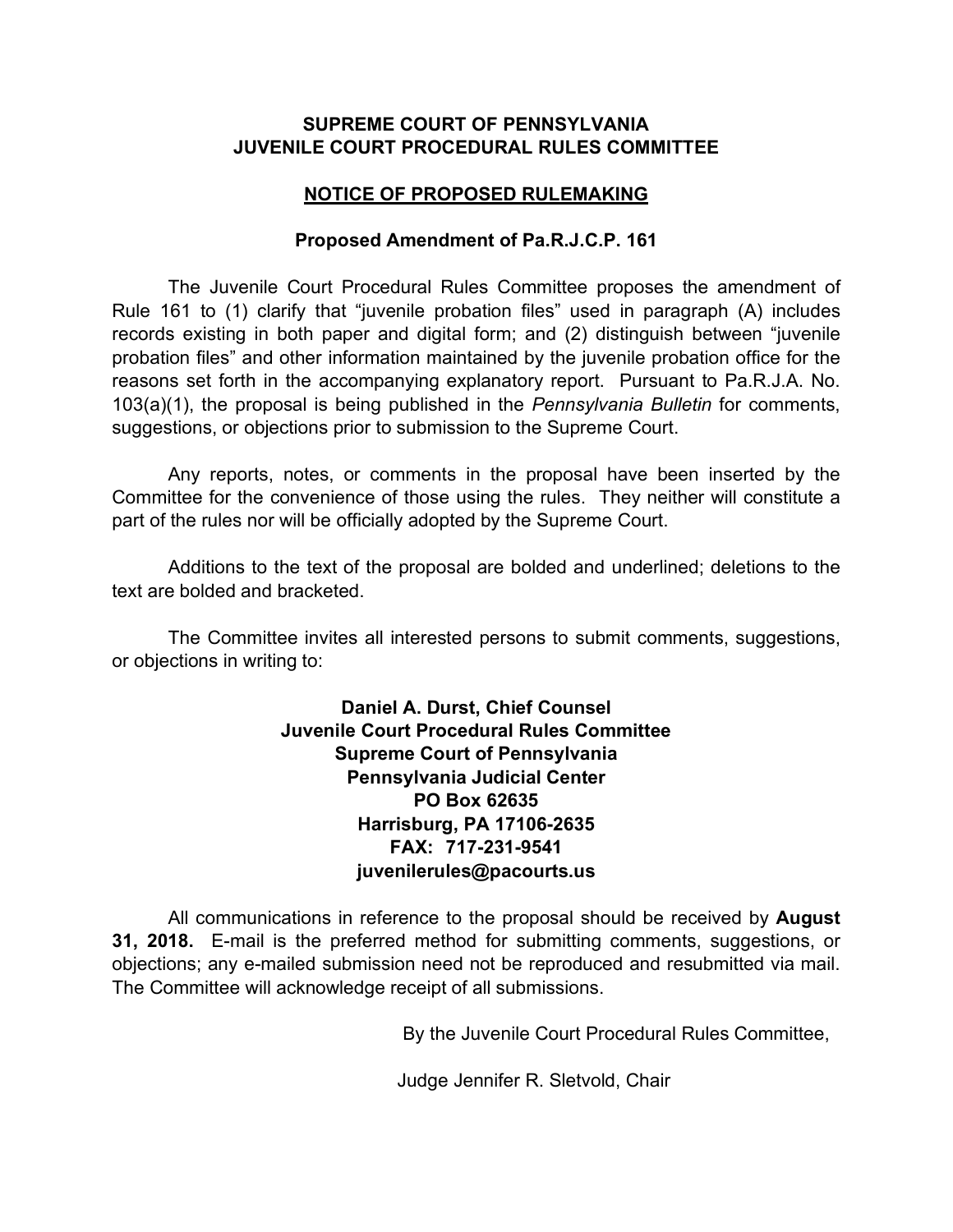### **SUPREME COURT OF PENNSYLVANIA JUVENILE COURT PROCEDURAL RULES COMMITTEE**

#### **REPORT**

#### **Proposed Amendment of Pa.R.J.C.P. 161**

The Juvenile Court Procedural Rules Committee proposes the amendment of Rule 161 to (1) clarify that "juvenile probation files" used in paragraph (A) includes records existing in both paper and digital form; and (2) distinguish between "juvenile probation files" and other information maintained by the juvenile probation office.

Rule 161(A) provides access to juvenile probation files for an identified class of people (*e.g*., juvenile's attorney, attorney for the Commonwealth). Rule 161(B) states that records maintained electronically by juvenile probation offices are only accessible by court order. The Committee has received feedback that Rule 161(B) is being interpreted to require a court order for digital forms of juvenile probation files being "maintained electronically" by the juvenile probation office.

Rule 161(B) was intended to limit access to non-file information on the Juvenile Case Management System (JCMS), not to "juvenile probation files," as defined by Rule 120. The JCMS is a software application used by juvenile probation offices for case management purposes. If a record exists on JCMS and that record is part of a juvenile probation file, see Pa.R.J.C.P. 120, then that record is accessible pursuant to paragraph (A). If there is information on JCMS that is not part of the juvenile probation file, then a court order is required pursuant to paragraph (B) to access that information.

To clarify, the Committee proposes the consistent usage of "file" in Rule 161 to refer to the "juvenile probation file" and "information" to refer to all other information maintained by the juvenile probation office not part of the "juvenile probation file." Further, a revision of the Comment is proposed to instruct that paragraph (A) is intended to apply regardless of the form of the file.

The Committee invites all comments, concerns, and suggestions regarding this rulemaking proposal.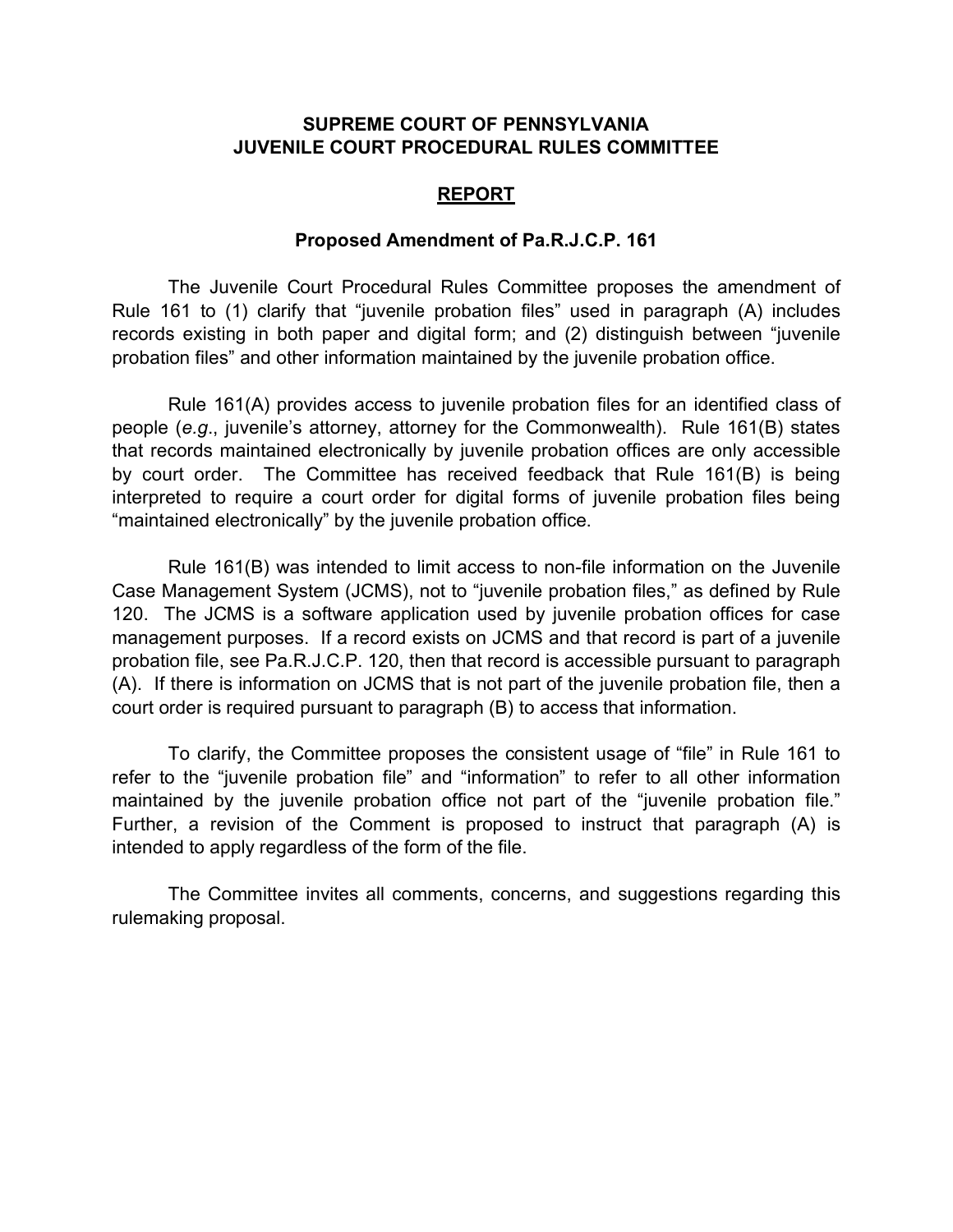# **RULE 161. INSPECTING, COPYING, AND DISSEMINATING JUVENILE PROBATION FILES**

- A. **Inspecting and [c]Copying.** Except as provided in paragraph (C), juvenile probation files shall be open to inspection and/or copying only by:
	- 1) the juvenile's attorney;
	- 2) the attorney for the Commonwealth;
	- 3) the State Sexual Offenders Assessment Board;
	- 4) the Juvenile Court Judges' Commission; or
	- 5) any other person, agency, or department by order of court.

# B. **[Electronic records] Juvenile Probation Information.**

- 1) **[Records which are maintained electronically] Information maintained** by juvenile probation offices **other than juvenile probation files** shall be subject to inspection and/or copying only pursuant to court order.
- 2) Each juvenile probation office shall create a document**,** which describes the information that is maintained by the juvenile probation office concerning each juvenile. This document shall be open to inspection and copying pursuant to paragraph (A).
- C. **Contents of [o]Order.** The order shall:
	- 1) specify who shall be permitted to inspect the **[record] file, information,** or any portion **[of the record] thereof**;
	- 2) specify who shall be permitted to copy the **[record] file or information**;
	- 3) state that the **file or** information received shall not be disseminated to any person, agency, or department not listed in the court order; and
	- 4) state that dissemination of any **file or** information received is a violation of the court order.